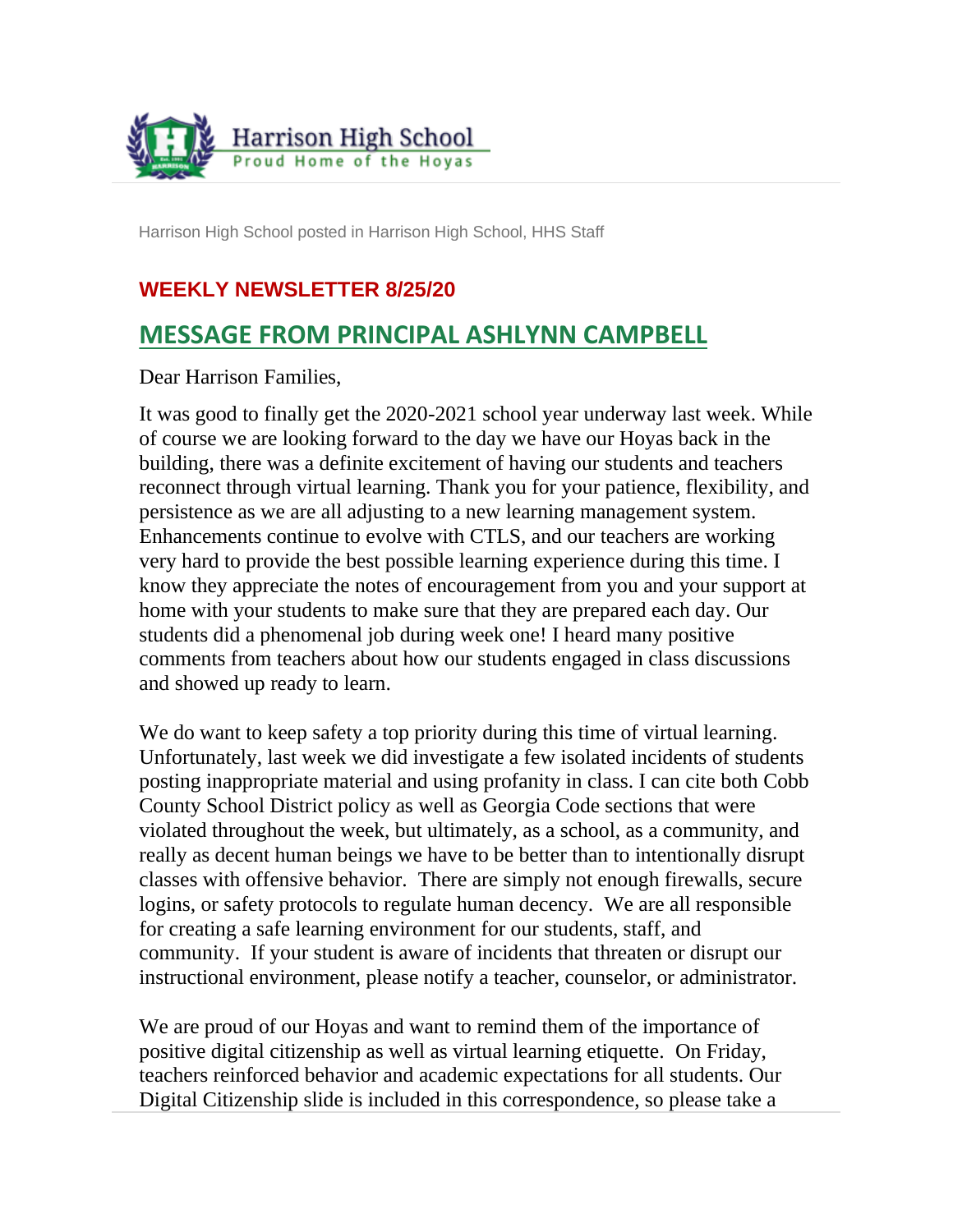moment to discuss with your student. Please know that we will of course be flexible with our students during technical glitches. We know everyone is working very hard during this time of digital learning.

Just a reminder that Harrison's remote learning information is located **[here](http://www.harrisonhigh.org/Remote-Learning-Information)** on our school website. Please make sure your student is taking advantage of teacher office hours, tutorial times, and Wednesday's instructional support day. We are all here to support our students. Also a reminder that our school district maintains a CTLS technical support page which is located **[here](http://cobbcast.cobbk12.org/?p=34393)**.

As always, we thank you for your continued support.

Sincerely,

Ashlynn Campbell

Principal





#### **Reminders:**

- . Students will be admitted into the live classroom from the wait room, following verification of student identity
- Admittance into the live classroom will require students to display their full legal name in their Zoom app profile (ex: Chucky (Charles) Brown)
- 5 minute grace period to enter the classroom from the wait room - no admittance after grace period
- . Enter the classroom on "mute" with your camera on for teacher identification
- · No profanity/side conversations/inappropriate items/pictures or actions
- Your digital footprint is NOT<br>anonymous and NEVER disappears

#### **Choices/Consequences:**

- · Inappropriate behavior will result in removal from the live classroom and referral to administration
- · Inappropriate behavior will be immediately reported to law enforcement for digital tracking
- Consequences include ISS, OSS, or possible arrest, depending upon severity of infraction
- Criminal acts such as display of pornography,<br>nudity or any sexual act in an online class is a crime - possible charges include distribution of child pornography, child molestation, or registration as a sex offender

# **REMOTE LEARNING INFORMATION**

We have added a new page to help during remote learning for all of our Hoyas. We will be providing resources, links, and information all in one location for you to review as needed. We will update this page as new information becomes available, so we encourage you to check back

often. **<http://www.harrisonhigh.org/Remote-Learning-Information>**

# **CCSD LEARNING EVERYWHERE**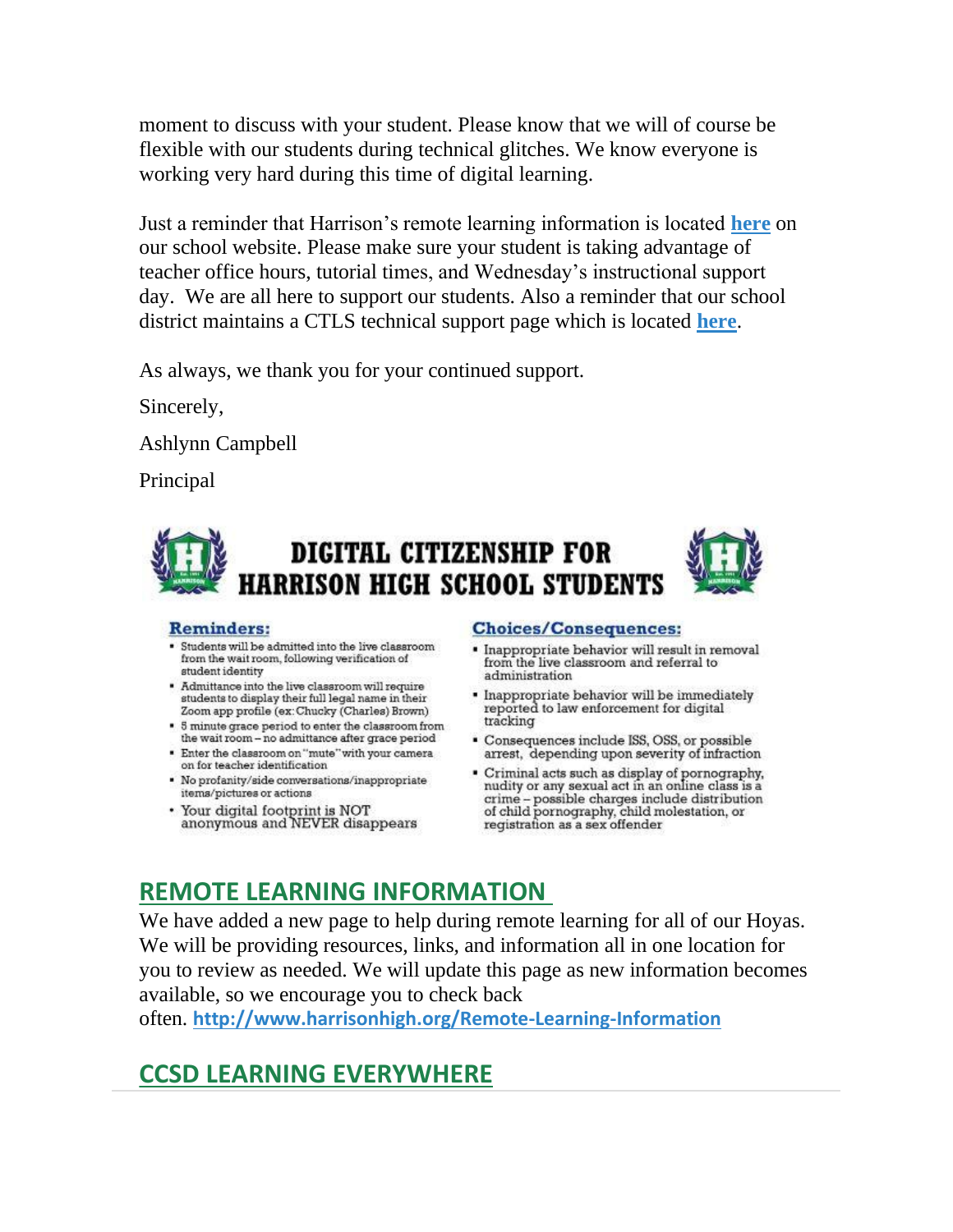Please continue to check our school district's Learning Everywhere website at **<https://www.cobblearningeverywhere.com/>**.

### **CTLS HELPLINE**

In response to parental questions about where to direct support concerns regarding CTLS, Cobb Schools has set up a help desk. Parents and students can submit their technical support questions using the contact information below. Parent Support: **[Parent.Support@cobbk12.org](http://Parent.Support@cobbk12.org)** Phone: 770-426-3330 Student Support: **[Student.Support@cobbk12.org](http://Student.Support@cobbk12.org)**

# **ATTENDANCE**

We will begin to take school attendance this week as it is mandatory per the state. Attendance is based on students accessing the platform each 24-hour period. If your student has an excused absence or technology issues, please email excuse notes to Kim Greaves at **[HarrisonHSSupport@cobbk12.org](http://HarrisonHSSupport@cobbk12.org)** Additionally, each teacher will mark live session attendance each period in Synergy so you can monitor class participation.

# **WOULD YOU LIKE A BOOK?**

If your child would like to check out a book. Please fill out the link below by 10 a.m. on the day of pickup. The times we will be outside the main building/main street doors are below:

- 9/1 2-3 p.m.- please let us know by 10 a.m that day
- 9/15  $5-6$  p.m.- please let us know by 10 a.m that day

\*\*Instructions to access Destiny from home to search for a book\*\*

- Go to **[cobbk12.org](http://cobbk12.org/)**
- Under the Parents tab
- Click on Cobb Digital Library
- Click on **[cobb.mackinvia.com](https://cobb.mackinvia.com/groups?groupName=all)**
- Do a search for Destiny/ Click Open now
- Click catalog at the top left
- Search for book- if the book is in- fill out the form attached and we will have it ready for pick up.

If your child would like to check out a book, please fill out the form link by 10 a.m. on the day of pickup. Please click **[here](https://forms.office.com/Pages/ResponsePage.aspx?id=-x3OL5-ROEmquMR_D8kYLZ8d62ibOd5NpTUkj3zhIkhUNUhOVFROVDRJT0FTVVlDVFhRSDhHODdTUS4u)**

If you have a Library book- please return during these times as well.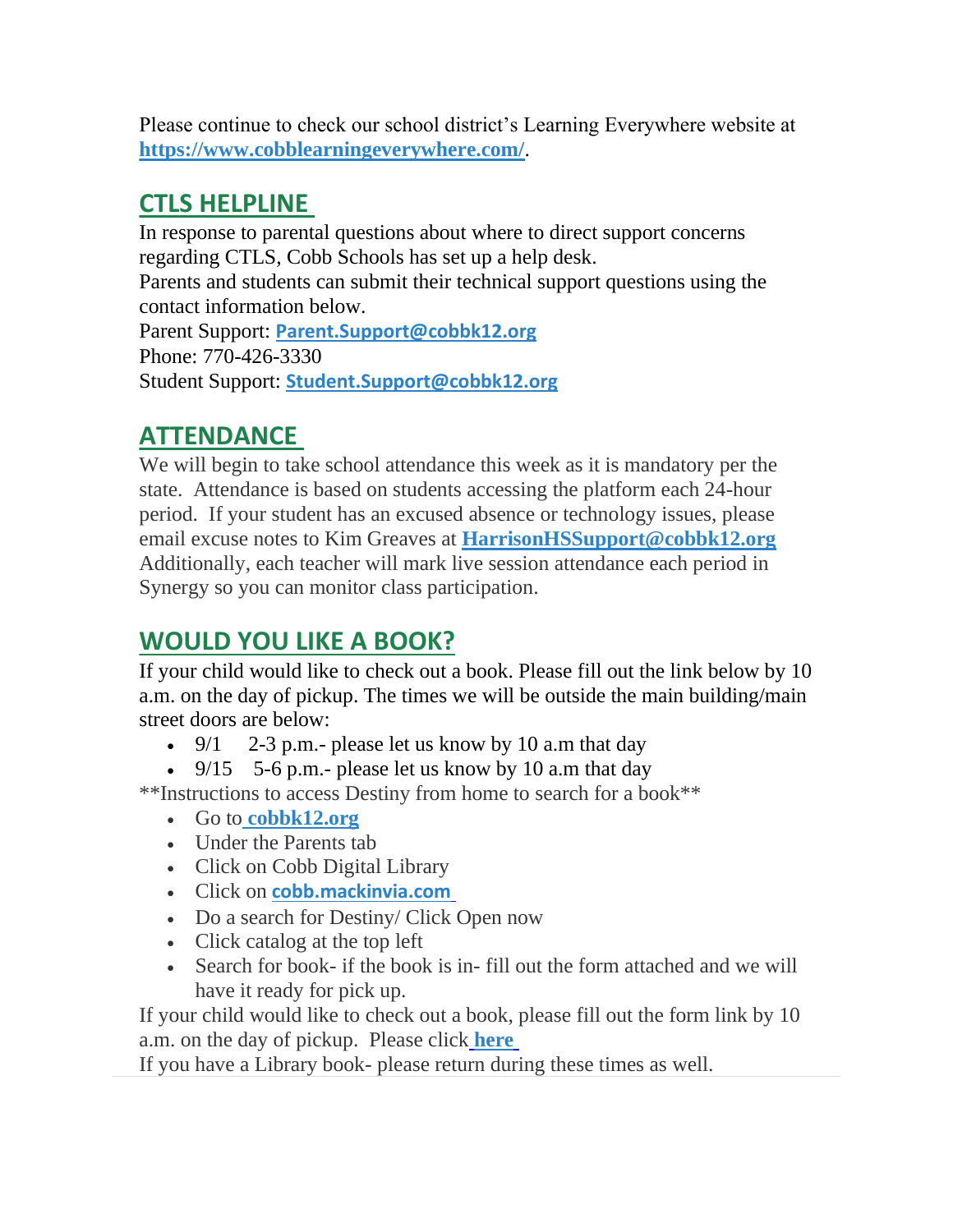

# **FOOD DISTRIBUTION PLAN**

Remote Learning Meal Plan for Harrison students: Here is the latest information regarding Cobb County Food & Nutrition Service Virtual Feeding Plan for Harrison High School. Please share and continue to follow us for additional details. **<http://www.cobbk12.org/centraloffice/foodservices/>**

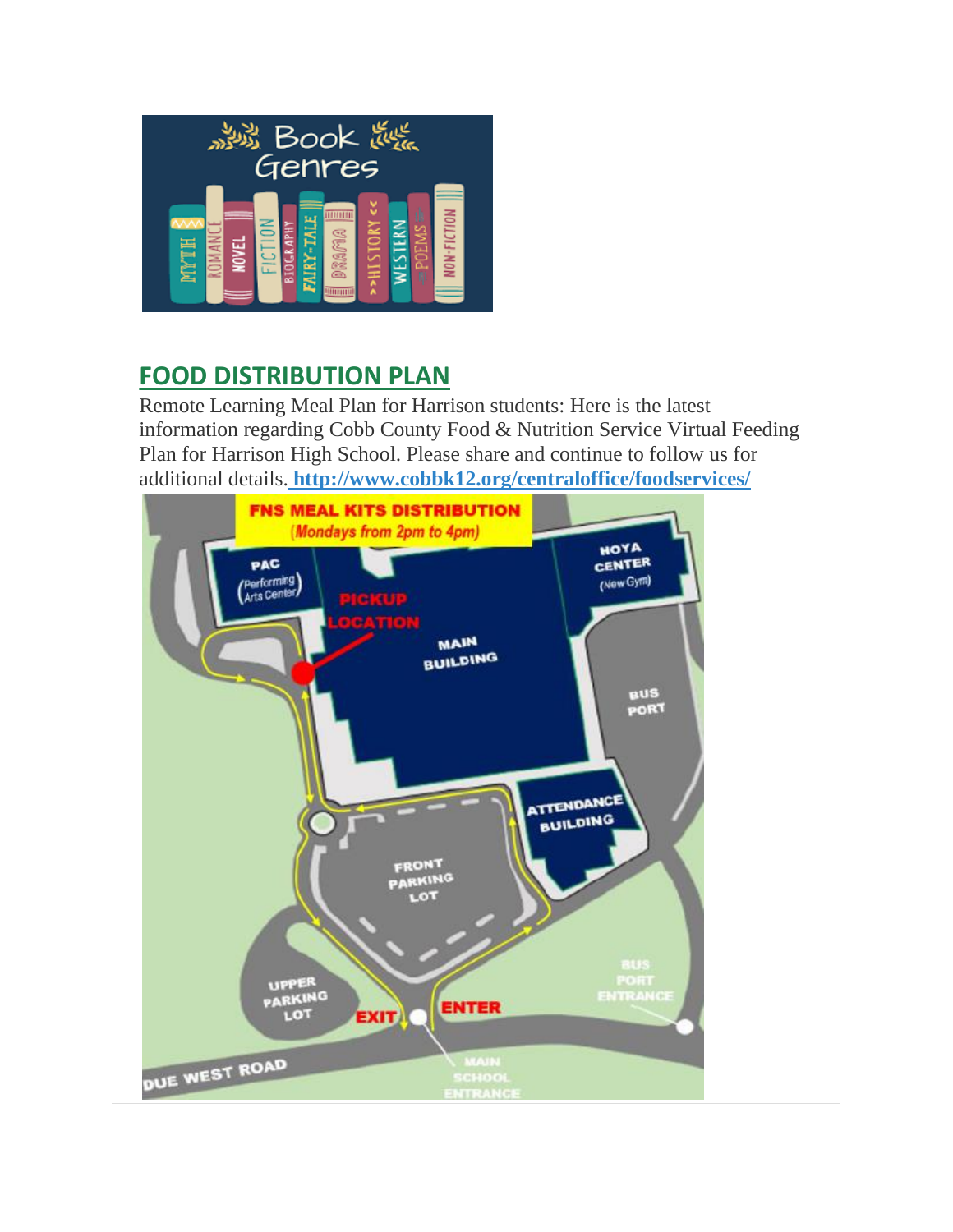# **COUNSELING NEWS**

#### **NEW COUNSELING PAGE**

Check out our updated **[counseling page](http://www.harrisonhigh.org/School_Counseling)** for helpful resources, including:

- ·Transcript request information
- ·Individual appointment portal
- ·SAT/ACT
- ·Crisis Support
- ·And more!

#### **SENIORS**

Senior Graduation Status sheets with other Senior information will be mailed home to parents by the end of this week. This will include what each student needs this school year to graduate, copy of a transcript, and current HOPE GPA Preliminary Detailed Calculation Report.

#### **SENIOR SIGNUP**

Sign up for important updates for the Class of 2021 from Dr. Osborne and get information right on your phone! Please sign up by texting the message @hoyas21 to 81010

#### **Remind Flyer**

### **HOYA FEE FORM**

Hoya Fees form can be found in the Hoya Hello area of the website. Parents need to go into **[My Payments Plus](https://www2.mypaymentsplus.com/welcome)** to pay their fees – if they pay by Sept 4th, their student receives a Hoya Pride t-shirt.

### **HOYA HELLO**

Hoya Hello for the 2020-2021 school year is completely virtual. The Hoya Hello page is now posted on our school website, and it has all the information you will need to get started for this school year. Please visit our website or click **[here](http://www.harrisonhigh.org/Hoya-Hello)** to view all of our information. This virtual experience is not live, so you will be able to access the information and our welcome videos on our Hoya Hello page whenever you like. We will be sure to leave this information on our website for the rest of the school year so you can reference information if needed. Even though we are virtual, please know that everyone at Harrison is looking forward to seeing our Hoyas! Please contact Dr. Sitten at